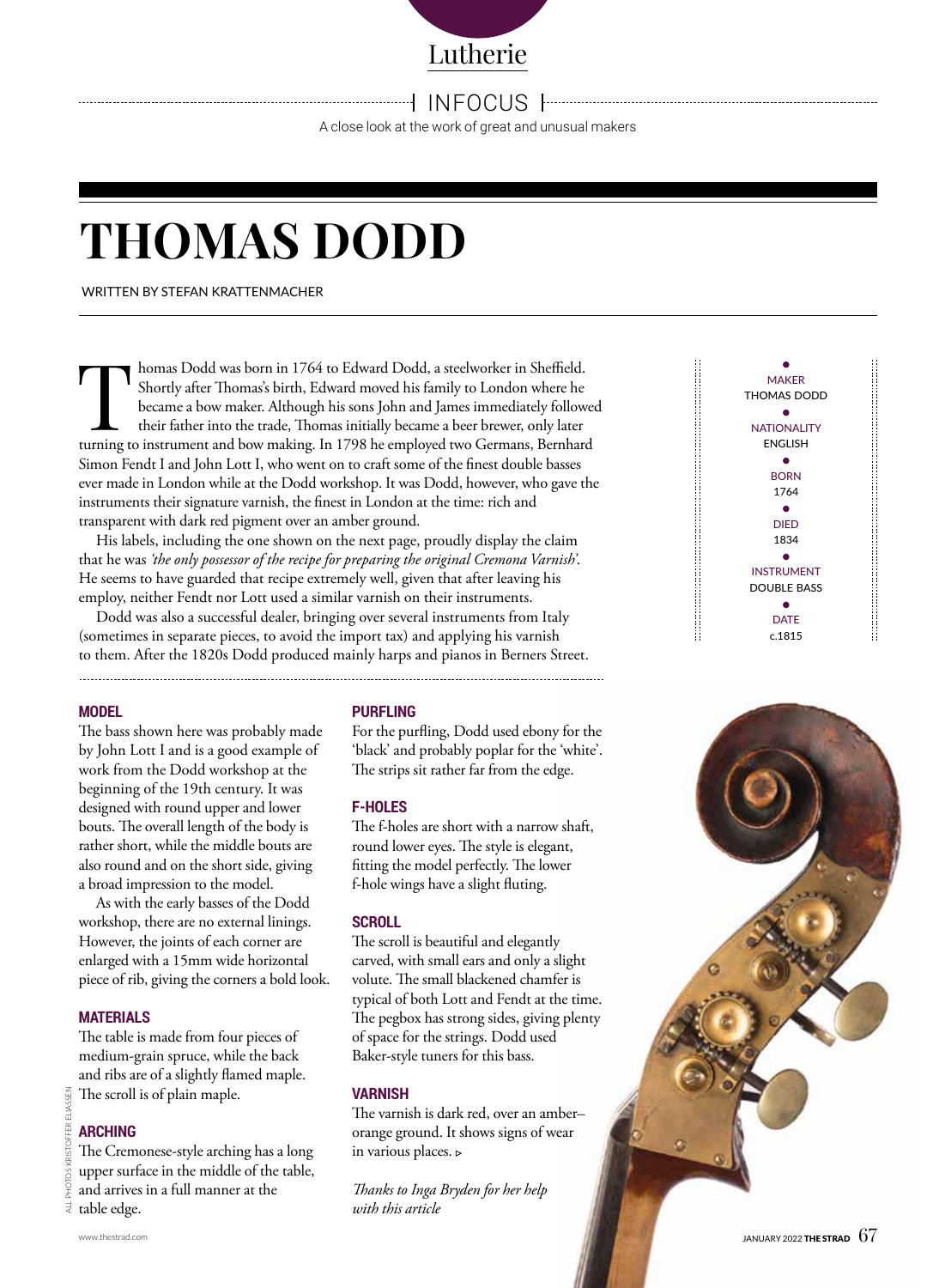# IN FOCUS



----------